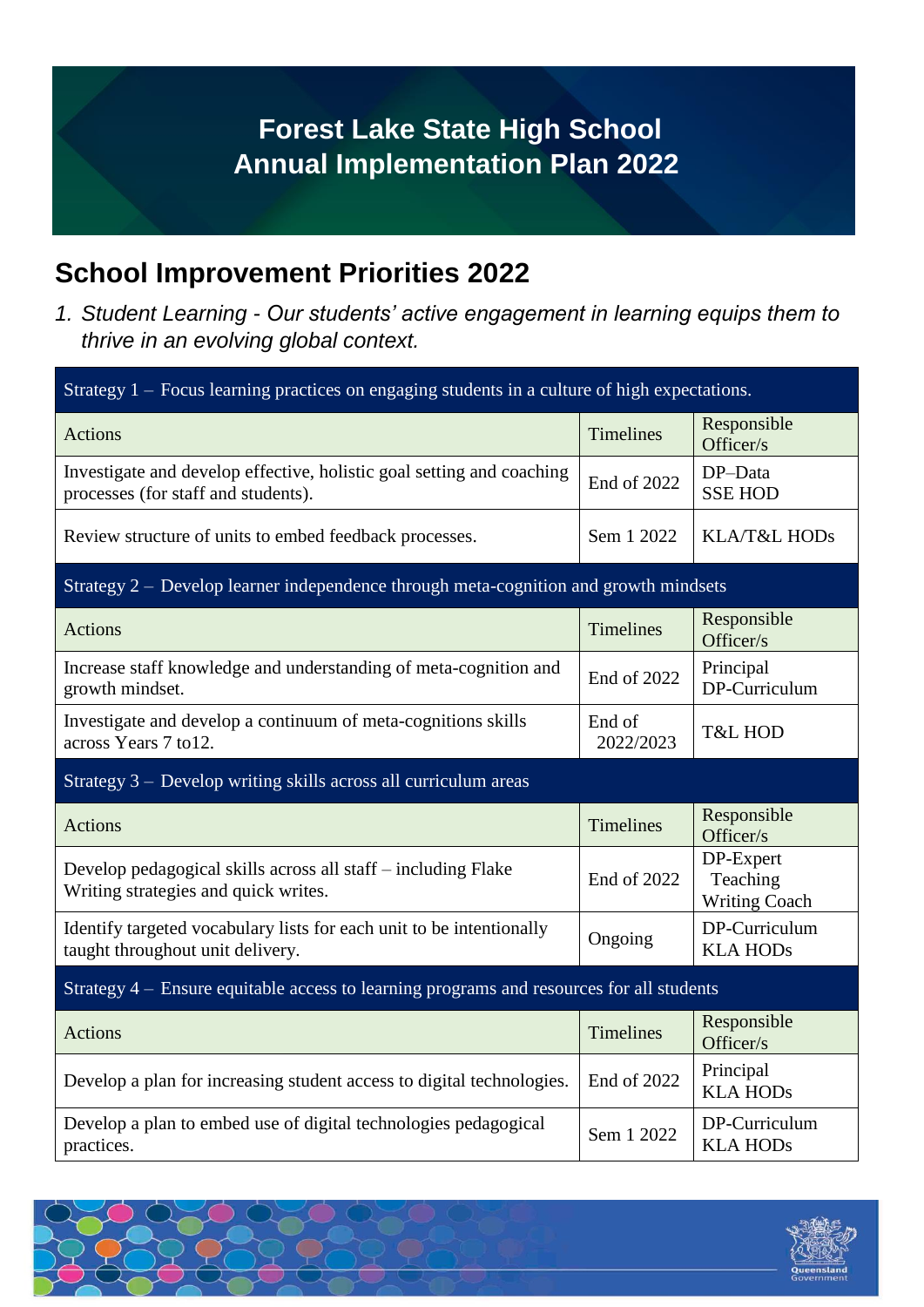*2. Expert Teaching - Our collaborative teaching team provides varied and innovative learning experiences.*

| Strategy 1 – Collaboratively develop and implement a collegial engagement framework                                                                    |                  |                                          |  |
|--------------------------------------------------------------------------------------------------------------------------------------------------------|------------------|------------------------------------------|--|
| <b>Actions</b>                                                                                                                                         | <b>Timelines</b> | Responsible<br>Officer/s                 |  |
| Investigate and develop a whole-school collegial engagement plan.                                                                                      | Ongoing          | DP-Culture                               |  |
| Strategy 2 – Share high-impact pedagogical strategies                                                                                                  |                  |                                          |  |
| <b>Actions</b>                                                                                                                                         | <b>Timelines</b> | Responsible<br>Officer/s                 |  |
| Acknowledge and use experts within the school to extend<br>opportunities for intra/cross KLA observation and sharing of best<br>practice.              | Ongoing          | Principal<br><b>KLA HODs</b>             |  |
| Strategy $3 -$ Use data sets to monitor student progress and inform teaching and learning through a<br>collaboratively developed whole-school approach |                  |                                          |  |
| <b>Actions</b>                                                                                                                                         | <b>Timelines</b> | Responsible<br>Officer/s                 |  |
| Review data plan to identify key data sets to inform and drive<br>teaching and learning.                                                               | Sem 1 2022       | DP-Data<br>#1 Leadership<br>Team         |  |
| Strategy 4 – Develop deeper understanding of, and engagement with, our pedagogical framework                                                           |                  |                                          |  |
| <b>Actions</b>                                                                                                                                         | <b>Timelines</b> | Responsible<br>Officer/s                 |  |
| Evaluate current ASOT practices and, if required, investigate other<br>pedagogical frameworks.                                                         | End 2022         | DP-Expert<br>Teaching<br><b>ASoT PLC</b> |  |
| Strategy 5 – Collaboratively develop teacher capability to differentiate for the full range of students                                                |                  |                                          |  |
| <b>Actions</b>                                                                                                                                         | <b>Timelines</b> | Responsible<br>Officer/s                 |  |
| Build capacity to identify and support learning groups within<br>classes for differentiation e.g. EAL/D, ICP, extension.                               | End 2022         | DP-Differentiation                       |  |
| Investigate strategies to cater for diverse student social/emotional<br>needs e.g. cultural, emotional, etc.                                           | End 2022         | DP-Differentiation                       |  |

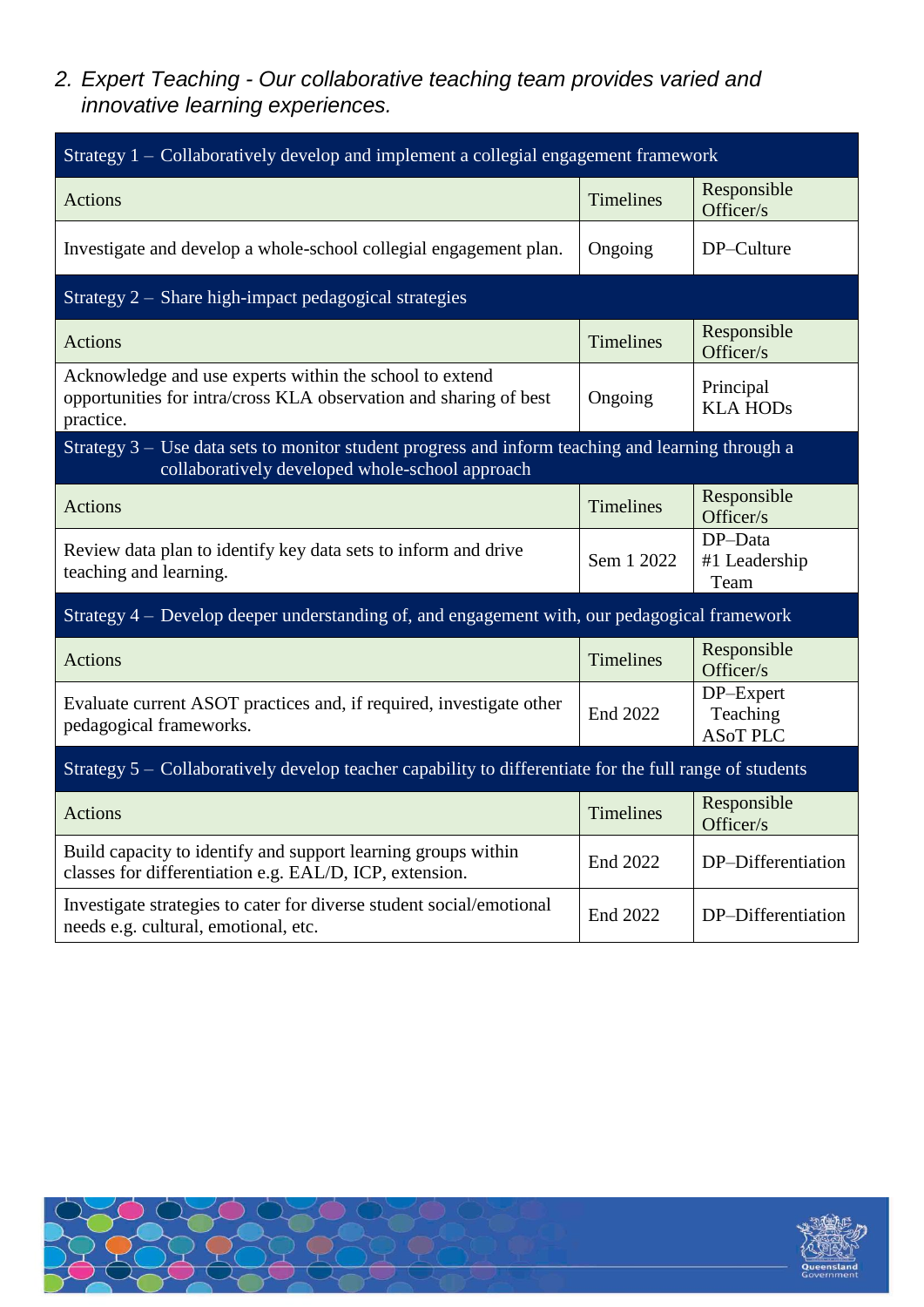*3. Curriculum - Our comprehensive and aligned curriculum caters to our diverse community and engages our students.*

| Strategy 1 – Provide comprehensive programs supporting personalised and flexible student pathways                                                      |                  |                                               |  |
|--------------------------------------------------------------------------------------------------------------------------------------------------------|------------------|-----------------------------------------------|--|
| <b>Actions</b>                                                                                                                                         | <b>Timelines</b> | Responsible<br>Officer/s                      |  |
| Review Year 10 programs to consider transitions to senior studies<br>and flexible pathways.                                                            | Sem 1 2022       | DP-Curriculum<br><b>JS/SS HOD</b>             |  |
| Strategy $2 -$ Ensure the intended curriculum, including programs of excellence, caters for every student                                              |                  |                                               |  |
| <b>Actions</b>                                                                                                                                         | <b>Timelines</b> | Responsible<br>Officer/s                      |  |
| Review curriculum delivery to ensure accessibility and engagement<br>in alignment with learning area content descriptors and<br>achievement standards. | Term 1 2022      | DP-Curriculum<br>KLA/T&L HODs                 |  |
| Investigate Esports as a Program of Excellence for 2023.                                                                                               | Term 1 2022      | Principal<br><b>B&amp;DT HOD</b>              |  |
| Strategy 3 - Support the holistic development of our students                                                                                          |                  |                                               |  |
| <b>Actions</b>                                                                                                                                         | <b>Timelines</b> | Responsible<br>Officer/s                      |  |
| Provide PD to staff regarding developmental milestones, brain<br>development.                                                                          | Ongoing          | Principal                                     |  |
| Strategy 4 – Enact and monitor the agreed moderation protocols                                                                                         |                  |                                               |  |
| <b>Actions</b>                                                                                                                                         | <b>Timelines</b> | Responsible<br>Officer/s                      |  |
| Ensure fidelity of school moderation strategies.                                                                                                       | Ongoing          | DP-Differentiation<br><b>T&amp;L/KLA HODs</b> |  |
| Strategy 5 – Review and embed consistent practices for storage and access to curriculum                                                                |                  |                                               |  |
| <b>Actions</b>                                                                                                                                         | Timelines        | Responsible<br>Officer/s                      |  |
| Audit Sharepoint use and current practices in each KLA/year<br>level/program.                                                                          | Each Term        | DP-Curriculum<br>#1 Leadership<br>Team        |  |
| Consistent regular use of Sharepoint for all curriculum documents<br>and resources, including teacher training and professional<br>development.        | Ongoing          | DP-Curriculum<br><b>KLA HODs</b>              |  |

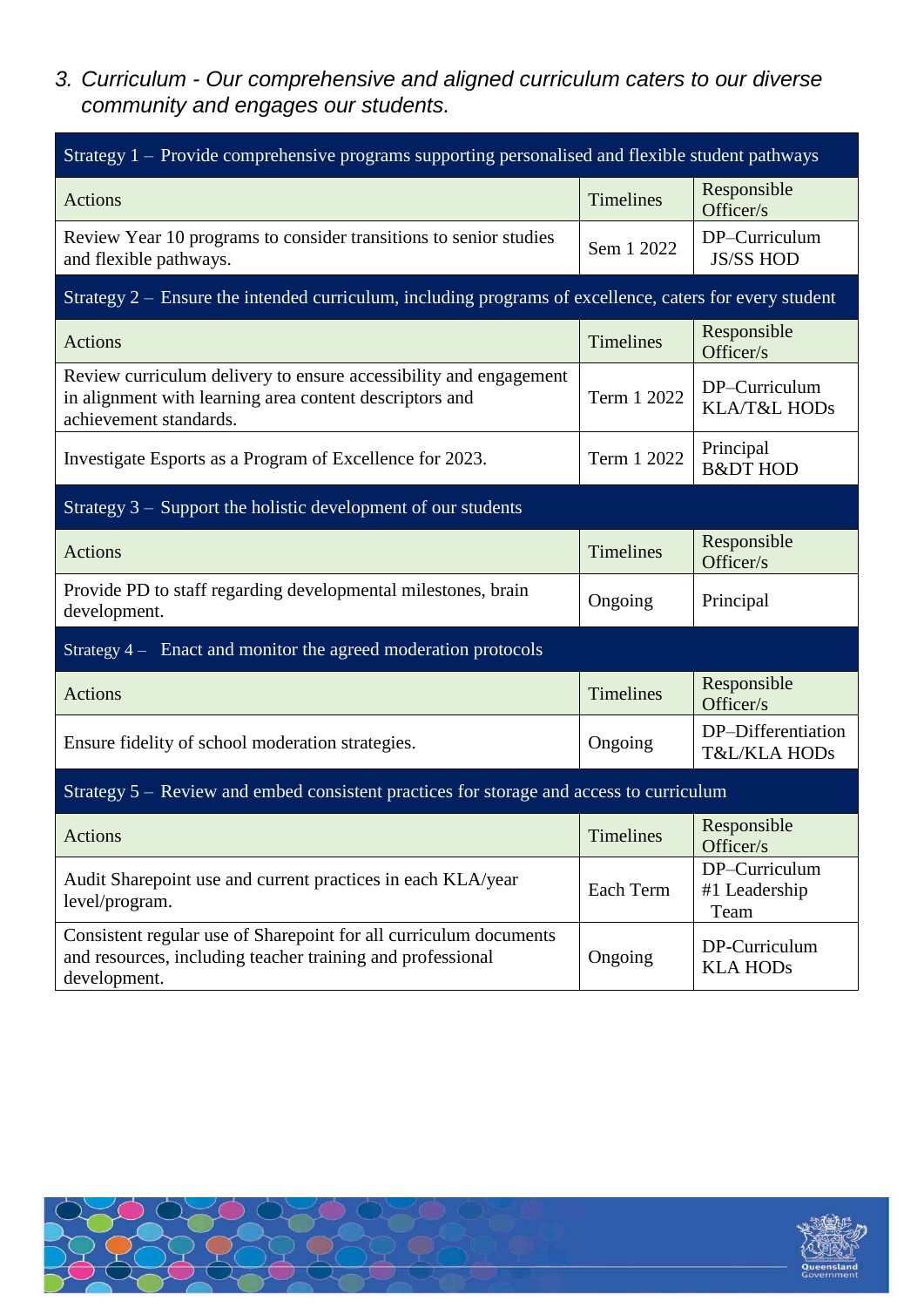*4. School Culture - Our positive school culture is underpinned by PRIDE expectations and reflects our diversity.*

| Strategy 1 – Build and enhance school spirit, culture and traditions so that all students have a strong<br>sense of belonging |                  |                                                    |  |
|-------------------------------------------------------------------------------------------------------------------------------|------------------|----------------------------------------------------|--|
| <b>Actions</b>                                                                                                                | <b>Timelines</b> | Responsible<br>Officer/s                           |  |
| Review and audit current school spirit events/activities to identify<br>areas for enhancement.                                | Term 1           | <b>SSE HOD</b><br><b>SLA</b> Coordinator           |  |
| Investigate the use of year level parades to promote school<br>expectations and positive culture.                             | Ongoing          | DP-Culture<br>Year Cos                             |  |
| Strategy 2 – Promote the opportunities and pathways available to our students                                                 |                  |                                                    |  |
| <b>Actions</b>                                                                                                                | Timelines        | Responsible<br>Officer/s                           |  |
| Review the SET Plan and career education programs and their<br>implementation timelines.                                      | Term 1           | $DP-Yr10$<br><b>SSE HOD</b>                        |  |
| Investigate opportunities to introduce SET Planning into Junior<br>Secondary.                                                 | Term 1           | $DP-Yr9$                                           |  |
| Strategy 3 – Maintain high standards by consistently teaching and implementing agreed behaviour<br>expectations               |                  |                                                    |  |
| <b>Actions</b>                                                                                                                | <b>Timelines</b> | Responsible<br>Officer/s                           |  |
| Build consistency of PRIDE practices through reviewing and<br>refining current processes and communicating to staff.          | Ongoing          | DP-Culture<br><b>SSE HOD/</b><br><b>PRIDE Team</b> |  |
| Strategy 4 – Develop and implement a Wellbeing Framework for staff and students                                               |                  |                                                    |  |
| <b>Actions</b>                                                                                                                | <b>Timelines</b> | Responsible<br>Officer/s                           |  |
| Investigate opportunities to expand the Staff Wellbeing Plan into a<br>Whole School Wellbeing Framework.                      | Sem 1 2022       | DP-Culture<br>Wellbeing<br>Committee               |  |
| Strategy 5 – Review partnerships to focus on innovative and authentic opportunities for our students                          |                  |                                                    |  |
| Actions                                                                                                                       | Timelines        | Responsible<br>Officer/s                           |  |
| Engage local community/employers to develop increased<br>opportunities for students' future pathways.                         | Ongoing          | <b>SS HOD</b>                                      |  |